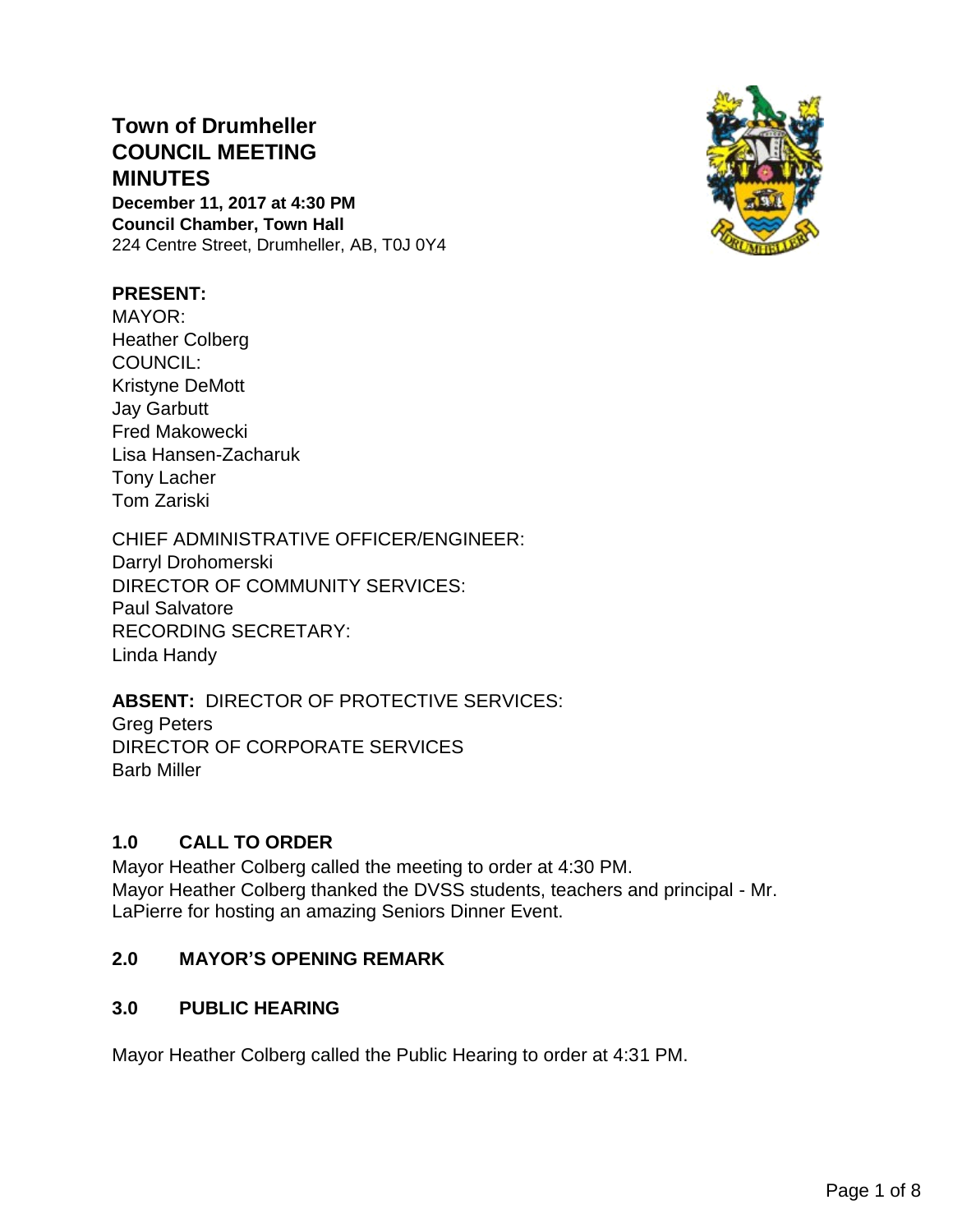Mayor Heather Colberg stated that the purpose of the public hearing is to consider Bylaw 12.17 an application to amend the text of Land Use Bylaw 10.08 to add "Self Storage Facility" as a discretionary use in the Downtown Transition (DT) District.

Mayor Colberg asked Cynthia Cvik – CEO, Palliser Regional Municipal Services (PRMS) to provide her planning report. C. Cvik advised that Bylaw 12.17 received first reading on November 14, 2017. Her report is summarized as follows:

"*In August 2016, the Town's Land Use Bylaw 10.08 was amended by Council to add a new definition for "Self Storage Facility" and introduce the use into 3 zones or districts in the community: the M-1 (Light Industrial District); the M-2 (Medium Industrial District); and the M-2R (Restricted Industrial District). The new definition: "Self Storage Facility" means a use: (a) where goods are stored in a building; (b) where the building is made up of separate compartments and each compartment has separate access; (c) that may include appropriately screened outside storage sites for recreational vehicles; (d) storage units are available for rental or lease to the general public; and (e) may include the administrative functions associated with the use*." She provided photos on the difference between "self storage facility" and "shipping container or sea can" and explained that a self storage facility was a larger development, complete with security features and developed in a comprehensive manner.

C. Cvik advised that the Municipal Planning Commission does not recommend support for the proposed text amendment to add "self storage facility" to the list of discretionary uses in the Downtown Transition (DT) District. She further advised that the purpose of the DT District is to provide for mixed-use development with the intention of enhancing downtown vitality, promoting tourism service businesses and retaining the residential character of the neighbourhood. She provided a map identifying all the DT District lands which may be affected by the proposed text amendment.

In conclusion C. Cvik stated "*PRMS does not recommend support for the proposed text amendment to add "Self Storage Facility" to the list of discretionary uses in the Downtown Transition (DT) District.*"

Councillor J. Garbutt asked to see the originating application for the amendment. C. Cvik provided the application to Councillor J. Garbutt.

Councillor T. Zariski stated that he has been privy to the discussions at the MPC meetings and finds the rationale reasonable in that the MPC does not find the location suitable. However, he further stated that the property has been vacant for 15 years and it could be the only development that Council sees for the next 15 years. He stated that based on an economic development perspective, this proposal could be managed through the development permit process to address concerns such as noise.

Mayor Colberg asked the Secretary of the Public Hearing if any written submissions were received by the Town. Secretary L. Handy stated that three letters were received in opposition of the proposal from: Brock Harrington – President, Drumheller and District Chamber of Commerce, Craig Comstock and George Comstock.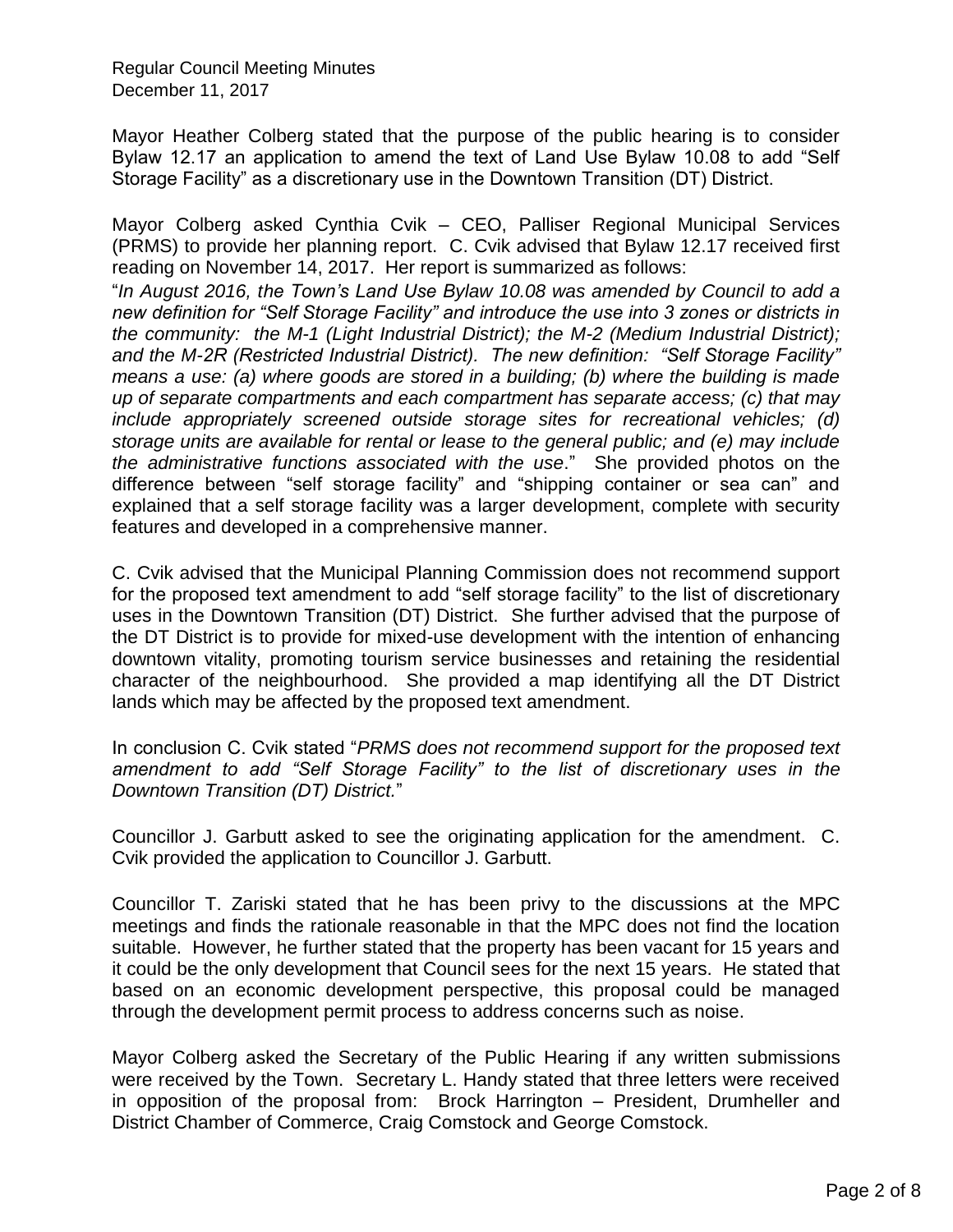Mayor Colberg asked for those who wished to speak in favor of the proposal. There were no speakers in attendance.

Mayor Colberg asked for those who wished to speak in opposition.

Craig Comstock stated that his residence would be directly across from the proposed storage facility site and did not believe a 6 ft. fence or lighted yard would beautify the corridor. He explained that a chain link fence gathers garbage. He stated that he understood that Council would like the land to be used but a storage facility is not the appropriate use of the land. He stated that appropriate development would include a senior complex or some type of housing. He stated that once a storage facility is approved for this location, it would remain a storage facility forever with security lights, barbed wire fence and overall such a development would not be aesthetically pleasing. He stated that he hoped this proposal is not in Council's plans for the future of Drumheller.

Debbie Gallagher stated that she owns a house on South Railway Avenue and is opposed to the proposal as it would devalue her property. She further stated that the proposal is not the best use of the land and belongs in the industrial park.

Mayor Colberg asked if there were any questions from Council. There were no questions.

Mayor Colberg closed the Public Hearing at 4:52 PM.

## **4.0 ADOPTION OF AGENDA**

**MO2017.151** Makowecki, Lacher moved to adopt the agenda as presented. Carried unanimously.

## **5.0 MINUTES**

## **5.1. ADOPTION OF REGULAR COUNCIL MEETING MINUTES**

5.1.1 Regular Council Meeting Minutes of November 27, 2017

**MO2017.152** Garbutt, Zariski moved to adopt the Regular Council Meeting Minutes of November 27, 2017 as presented. Carried unanimously.

## **5.2. MINUTES OF MEETING PRESENTED FOR INFORMATION**

5.2.1 Municipal Planning Commission Meeting Minutes of October 5, 2017 Municipal Planning Commission Meeting Minutes of November 2, 2017

# **5.3. BUSINESS ARISING FROM THE MINUTES**

**6.0 DELEGATIONS**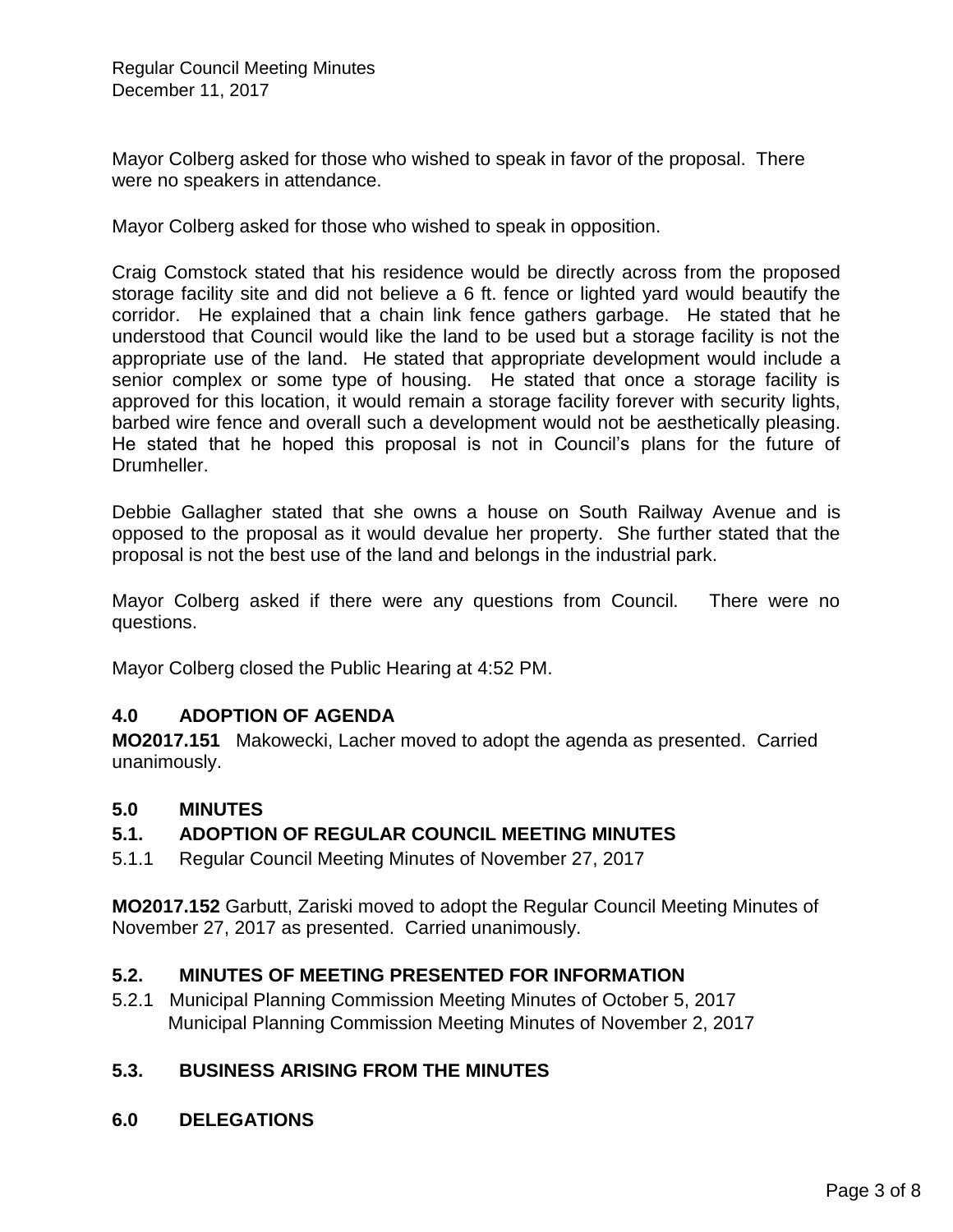# **7.0 COMMITTEE OF THE WHOLE RECOMMENDATIONS**

## **8.0 REQUEST FOR DECISION REPORTS**

## **8.1 CAO**

## **8.1.1 Bylaw 13.17**

D. Drohomerski presented Bylaw 13.17 being a bylaw to amend the Land Use Bylaw 10.08 from CB (Central Commercial) District to DT (Downtown Transition) for Plan 3099AD Block 24 Lots 18-20. He further stated that the proposed amendment is for the property across the street from Town Hall known as the ReMax Property. He recommended that Council proceed to first reading to allow for the Public Hearing to be held on January 22<sup>nd</sup>.

**MO2017.153** Garbutt, Lacher moved first reading of Bylaw 13.17. Carried unanimously.

8.1.2 Bylaw 14.17 being a bylaw to set the utility rates for 2018

D. Drohomerski stated that Bylaw 14.17 received first reading at Council's Meeting on November 27<sup>th</sup>. He recommended that Council adopt the rates as presented.

**MO2017.154** Zariski, Garbutt moved second reading of Bylaw 14.17.

Councillor T. Lacher stated that the document provided by Administration outlines every Alberta municipalities' water and wastewater rates and from that document he was able to verify whether Drumheller's water and sewer rates were higher than average based on comments from residents. He further stated that the document assumes a consumption of 15 cubic metres of water which drives the pricing for flat rates and variable rates. He stated that by using the figures and extrapolating consumption rates he compared Drumheller's rates to 8 other communities similar in size: Stettler, Olds, Innisfail, Disbury, Ponoka, Taber, Wainwright and Coaldale; and found that based on the 15 cubic metres average consumption, Drumheller's average water and sewer bill is \$78.48. He also compared actual Town of Drumheller residents' bills averaged over an 11 month period. Based on his findings, he concluded that "*Drumheller has one of the cheapest water rates amongst the 8 communities surveyed. It ranks 3rd next only to Taber and Coaldale, both of which are running on 2016 rates. This dispels the myth that rates / monthly bill are some of the highest in the province. Drumheller is the only Town amongst those surveyed that charges sewer rates of 80% of water consumption versus 100% for the others. This dispels the argument that the water on his lawn does not enter the sewer during the 4 summer months because for the other 8 months it does. We have a real perception problem which needs to be rectified via communication. We may not get a break on the water for the 2 months during the summer but we do get a break on the sewer for 12 months of the year. We need to acknowledge that the Town has been very responsible in the management of our water and sewer utility and to commend those who have set us on the right course with respect to a depreciating asset*".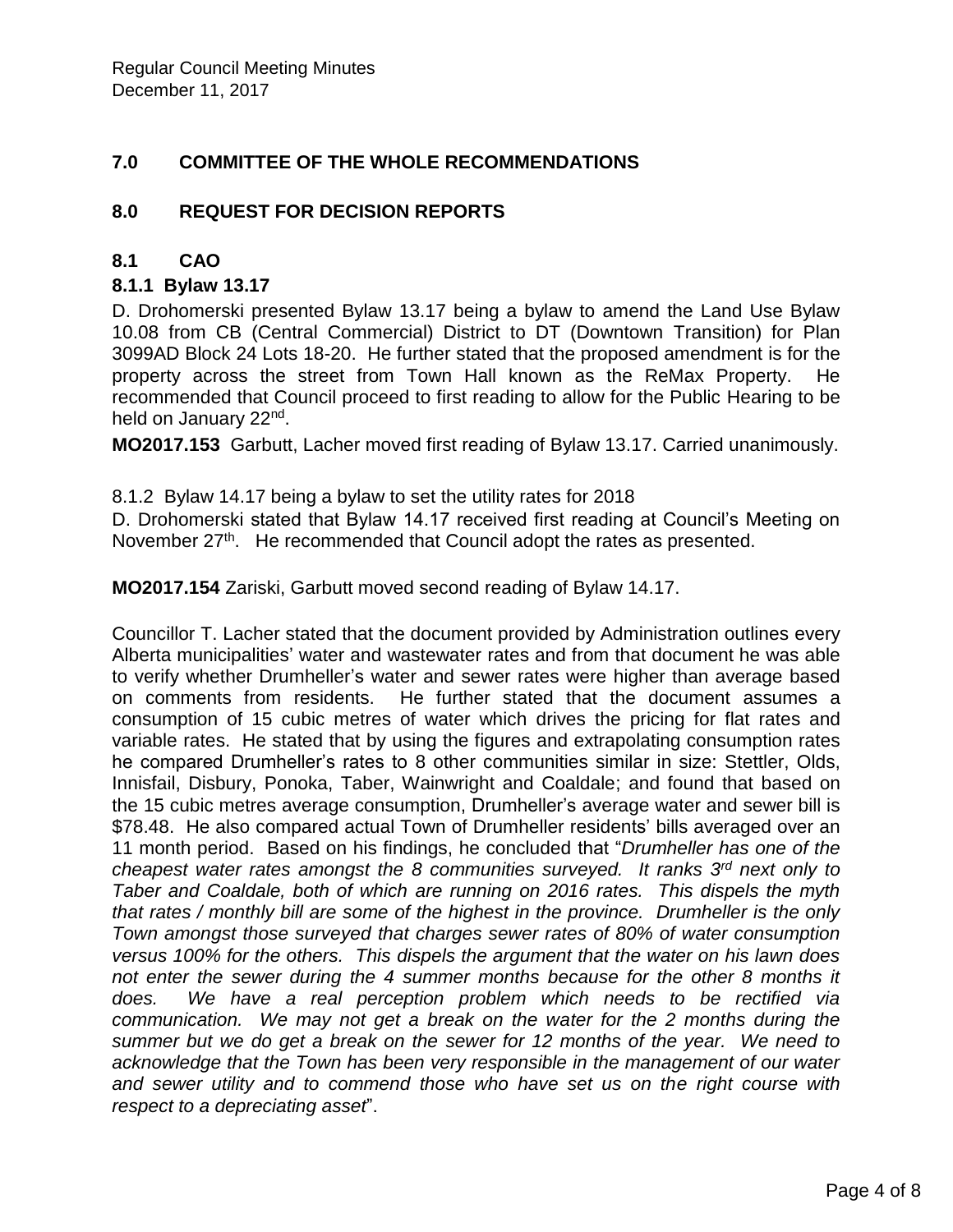Following his report, he stated that the only clarity he needs is an explanation of the difference between the fixed rate and the floating rate and what drives the depreciated asset.

D. Drohomerski stated that on the water side, the break even was 2021 and the wastewater was a year or two further out. He further stated that the idea is to fully fund our system so we are not subsidizing with tax revenue or not being able to do repairs or upgrades to our system because we do not have dollars in the reserves for these expenses. Councillor T. Lacher asked what drives the flat rate and what drives the price for the variable rates as some communities are really low. D. Drohomerski stated that the flat rate varies from community to community and flat rates should account for the majority of fixed costs, i.e. capital assets and variable rates take into account the pumping of the system and chemical usage, etc. He further stated that some municipalities treat this differently and may put a higher premium on usage rate. Dumheller tries to look at what we are paying for the costs (the flat rate) and the variable rate on the consumption. Councillor T. Lacher stated that by extrapolating the same proposed increase rate on the bylaw and assuming average usage of 15 cubic metres, this amounts to \$2.77 per month or \$33.24 per year. Based on his findings, Councillor Lacher stated that he supports the bylaw. Councillor L. Zacharuk-Hansen asked how this increase would impact the reserves? D. Drohomerski stated that he believes it to be \$200,000 plus towards the reserves based on the proposed increase. In response to a question from Councillor F. Makowecki, D. Drohomerski explained that Drumheller has a combined sewer system with inlets on the streets flowing to the Drumheller Wastewater Treatment Plant with a separate system in East Coulee and Rosedale that treat storm water as well. D. Drohomerski stated that some municipalities have a lagoon system (pumping sewage into a settling pond which is a less expensive system) while Drumheller has a sophisticated treatment system. Councillor T. Zariski stated that Council has a commitment to promote better water usage in an effort to reduce the overall costs to the public. Mayor H. Colberg agreed and stated that Drumheller has a rain barrel program for residents and encouraged the use of landscapers to reduce water consumption.

Vote on motion: Carried unanimously.

**MO2017.155** Garbutt, Lacher moved third reading of Bylaw 14.17. Carried unanimously.

8.1.3 RFD – Heritage, Arts and Culture Committee Appointment

D. Drohomerski stated that the Heritage, Arts and Culture Committee has one vacancy and one application has come forward from Brandon Strilisky.

**MO2017.156** Hansen-Zacharuk, DeMott moved to approve the appointment of Brandon Strilisky to the Heritage, Arts and Culture Committee. Carried unanimously.

# **8.2. DIRECTOR OF INFRASTRUCTURE SERVICES**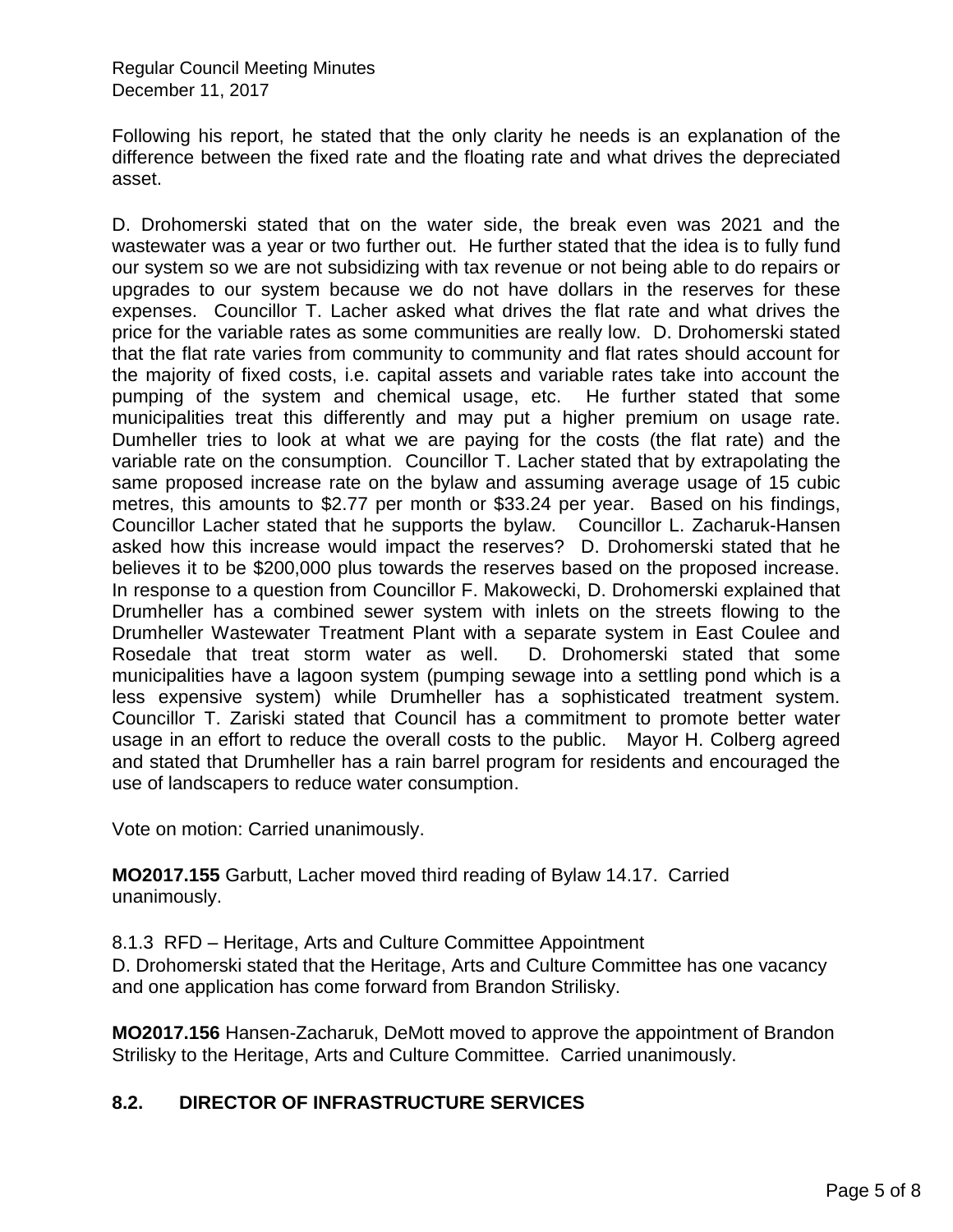## **8.3. DIRECTOR OF CORPORATE SERVICES**

8.3.1 IT Managed Services Presentations:

1) Trinus

Questions from Council:

Councillor L. Hansen-Zacharuk asked Trinus if they would hire locally, if their firm was successful? Trinus stated that their operations are out of Stony Plain. Councillor T. Zariski asked why the Town of Olds chose Trinus? Trinus stated that their firm offered Olds an identical package to what they are offering Drumheller. Trinus was able to offer Olds onsite service with the ability to look after their needs in the future. Councillor J. Garbutt asked Trinus for a list of other municipalities they serve. Trinus identified their clients. Councillor F. Makowecki asked Trinus opinion on independent IT / cyber security staff. Trinus stated that they have a full time position independent cyber security member on their staff.

2) Reality Bytes:

Questions from Council:

Mayor Heather Colberg asked Reality Bytes if chosen, transitioning IT can be difficult, what is the impact on the Town. Reality Bytes stated that given the timelines and the delays in the process, it would be best to push the takeover date to February  $1<sup>st</sup>$  and this would allow for a clean hand over on the February  $1<sup>st</sup>$  date and allow for a learning process. Mayor Colberg asked the number of staff. Reality Bytes stated they have 11 staff and could be on site "at the drop of a hat". She asked Trinus the same questions. Trinus stated that they have 3 technicians and agreed there needs to be an overlap with the existing provider and one month is reasonable. Councillor F. Makowecki asked if Reality Bytes' security is separate from IT services. Reality Bytes stated that they have an automated tool that runs multiple times a day but not a replacement for a security audit. Reality Bytes recommended that this be done by a separate body, such as a security audit company that carries out a full compliance audit. Councillor L. Hansen-Zacharuk asked the firm's specialized credentials. Reality stated that their staff is up to date on latest technology and experts in different areas such as VMware with 30 specialized staff between the Drumheller and Vancouver operations. D. Drohomerski asked if all their staff are technicians? Reality Bytes stated there are 4 dedicated specialists in Drumheller. D. Drohomerski asked for a listing of clients. Reality Bytes stated that although there are no municipalities as clients they provide services to Ralstons, Inland Plastics, etc. and that management of the infrastructure is similar. D. Drohomerski stated that of all the proponents, Reality Bytes was the only firm that identified a third party contractor for IT needs which made Administration nervous about that relationship would work. Reality Bytes stated that they were taken back by comments in the RFD as these questions did not come forward in the meeting held with Administration and would have been addressed at that time. Reality Bytes stated that they highly recommend an outsourced IT contract because of the "brain drain issue" and by having an outsourced IT company that eliminates this factor. Reality Bytes stated that when the Town has an issue you will be dealing with a local technician and some the contractual staff share the same system and we liaison with their techs to ensure issues are resolved 24/7. D. Drohomerski asked that from a business standpoint how do you manage contractors not paying their bills? Reality Bytes stated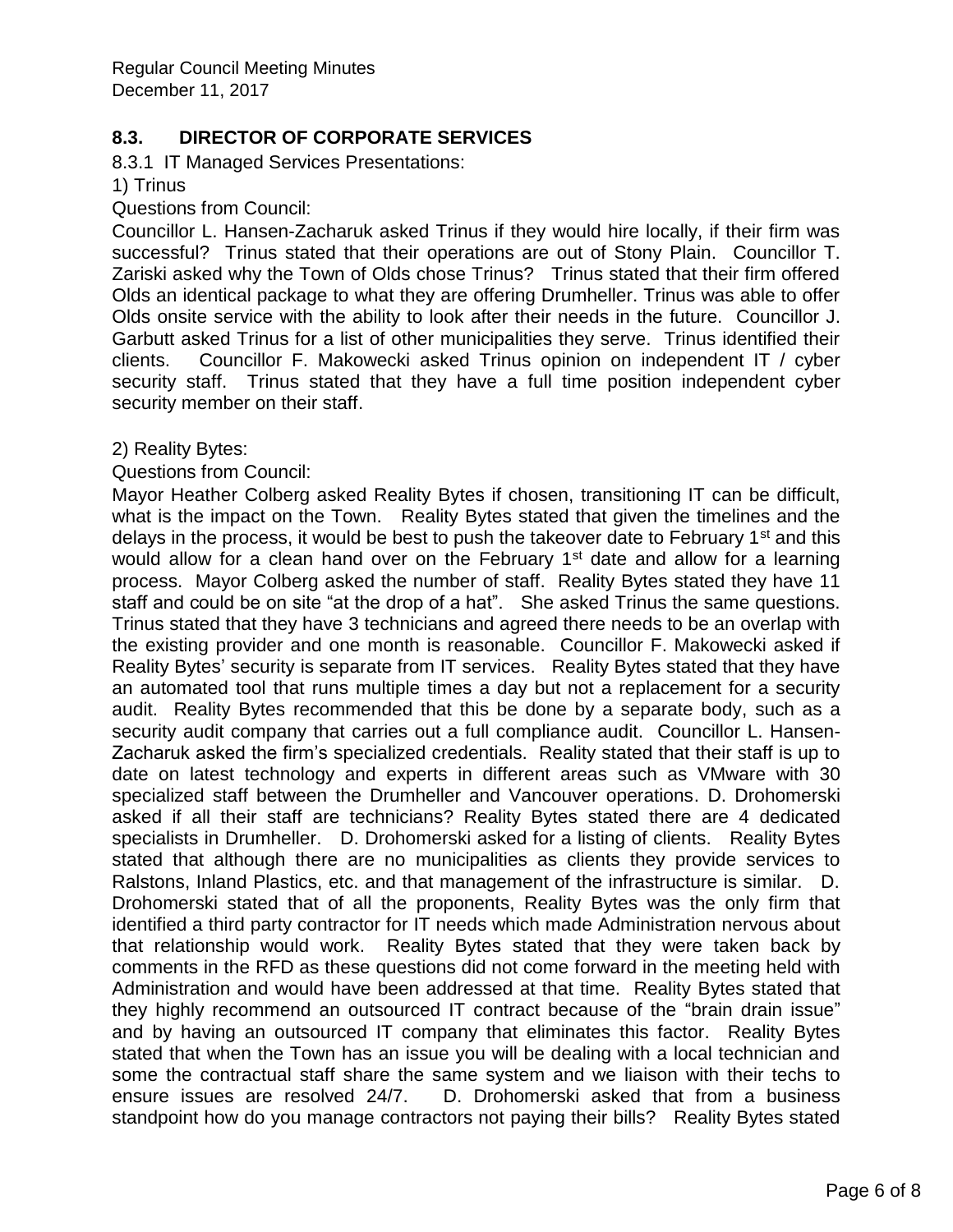that you would be calling Reality Bytes and they have a proven track record of being a successful employer in Drumheller.

## 3) iTeam

Questions from Council:

Councillor J. Garbutt asked for clarification if the help desk is run with 4 full time staff for a 365 day operation. iTeam explained that the 4 full time staff run the help desk from 7:30 AM – 5:00 PM Monday to Friday and then switches to an on call system (alert system); there is no one watching help desk 24/7. Mayor Heather Colberg asked for clarification on "no transition cost service provider". iTeam explained that any time a new provider comes in there will be incurred costs. Mayor Heather Colberg asked if their security is in-house? iTeam stated that they have a third party security provider.

8.3.2 RFD - IT Managed Services Award of Contract

**MO2017.157** Garbutt, Makowecki moved to defer Item 8.3.2 to in camera at the end of the meeting. Carried unanimously.

# **8.4. DIRECTOR OF COMMUNITY SERVICES**

# **8.5 DIRECTOR OF PROTECTIVE SERVICES**

# **9.0 PRESENTATION OF QUARTERLY REPORTS BY ADMINISTRATION**

## **10.0 PUBLIC HEARING DECISIONS**

**MO2017.158** Zariski, Garbutt moved second reading of Bylaw 12.17

Councillor K. DeMott stated that although the idea of a storage facility would benefit the Town, the DT District is not an appropriate location due to increased traffic, noise, and access. Councillor L. Hansen-Zacharuk stated that a self storage facility should not be in the DT District however the site in question has limited uses for that property. She further stated that from past experience on Council, objections from the residents is a primary consideration. Councillor F. Makowecki stated that no residential property owners should be subjected to barbed wire fencing. Councillor J. Garbutt stated that the developer was not in attendance to speak in favour of the application. Mayor H. Colberg stated that the Town would be encouraging the developer to set up in the Valley, just not that location.

Vote on Motion: Defeated unanimously.

# **11.0 UNFINISHED BUSINESS**

**12.0 NOTICE OF MOTION**